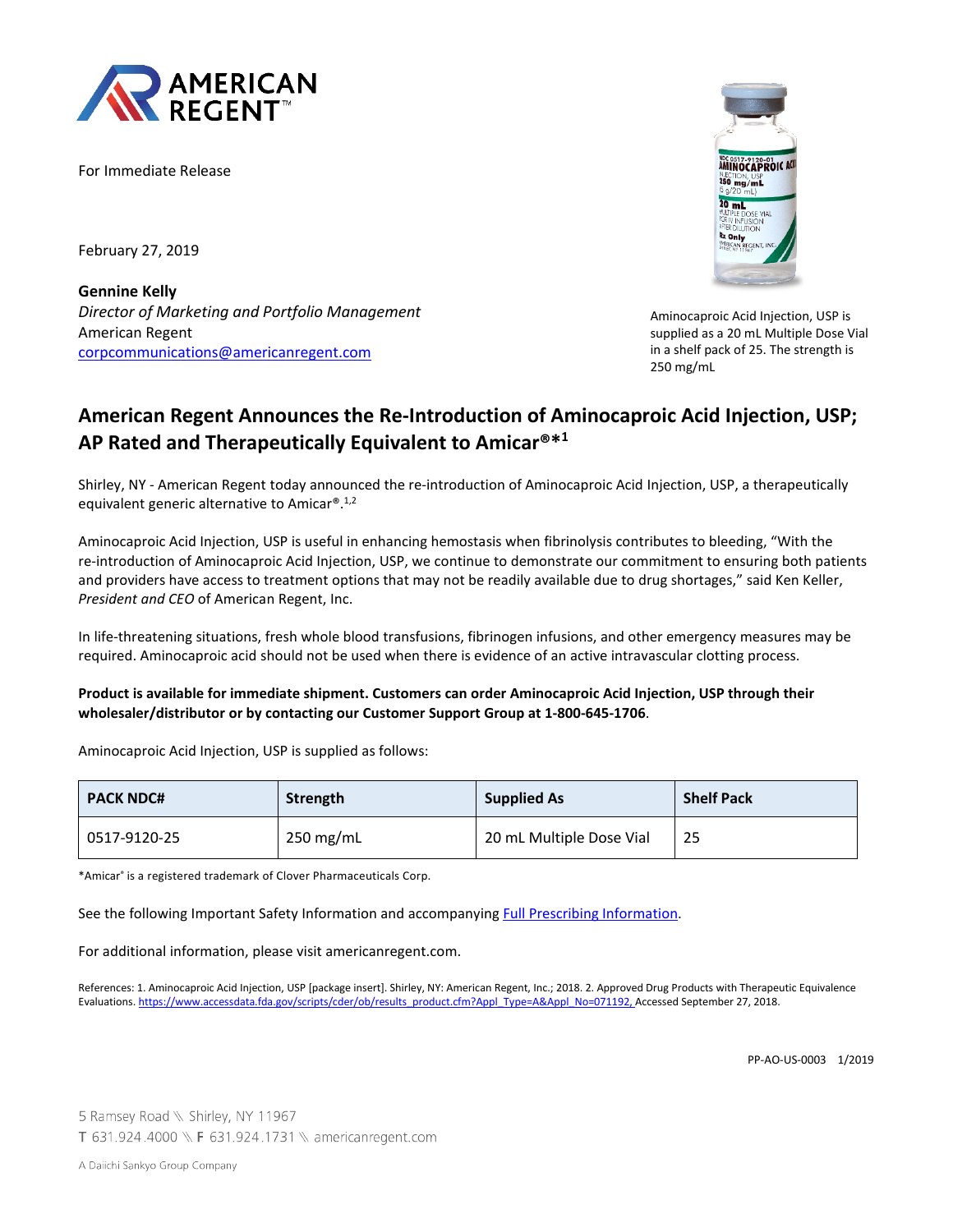

#### **AMINOCAPROIC ACID INJECTION, USP**

#### **For intravenous infusion after dilution.**

#### **INDICATIONS AND USAGE**

Aminocaproic Acid Injection is useful in enhancing hemostasis when fibrinolysis contributes to bleeding. In lifethreatening situations, fresh whole blood transfusions, fibrinogen infusions, and other emergency measures may be required.

# **IMPORTANT SAFETY INFORMATION**

#### **CONTRAINDICATIONS**

Aminocaproic acid should not be used when there is evidence of an active intravascular clotting process.

#### **WARNINGS**

Aminocaproic Acid Injection, USP contains benzyl alcohol as a preservative. The administration of medications containing benzyl alcohol as a preservative to premature neonates has been associated with a fatal "Gasping Syndrome."

Aminocaproic acid should not be used in hematuria of upper urinary tract origin, unless the possible benefits outweigh the risk.

Skeletal muscle weakness with necrosis of muscle fibers has been reported following prolonged administration. The possibility of cardiac muscle damage should be considered when skeletal myopathy occurs. One case of cardiac and hepatic lesions observed in man has been reported. The patient received 2 g of aminocaproic acid every 6 hours for a total dose of 26 g. Death was due to continued cerebrovascular hemorrhage.

## **PRECAUTIONS**

**General**: Aminocaproic acid inhibits both the action of plasminogen activators and to a lesser degree, plasmin activity. The drug should NOT be administered without a definite diagnosis and/or laboratory finding indicative of hyperfibrinolysis (hyperplasminemia).

Rapid intravenous administration of the drug should be avoided since this may induce hypotension, bradycardia, and/or arrhythmia.

Thrombophlebitis, a possibility with all intravenous therapy, should be guarded against by strict attention to the proper insertion of the needle and the fixing of its position.

Epsilon-aminocaproic acid should not be administered with Factor IX Complex concentrates or Anti-Inhibitor Coagulant concentrates, as the risk of thrombosis may be increased.

**Laboratory Tests**: The use of aminocaproic acid should be accompanied by tests designed to determine the amount of fibrinolysis present.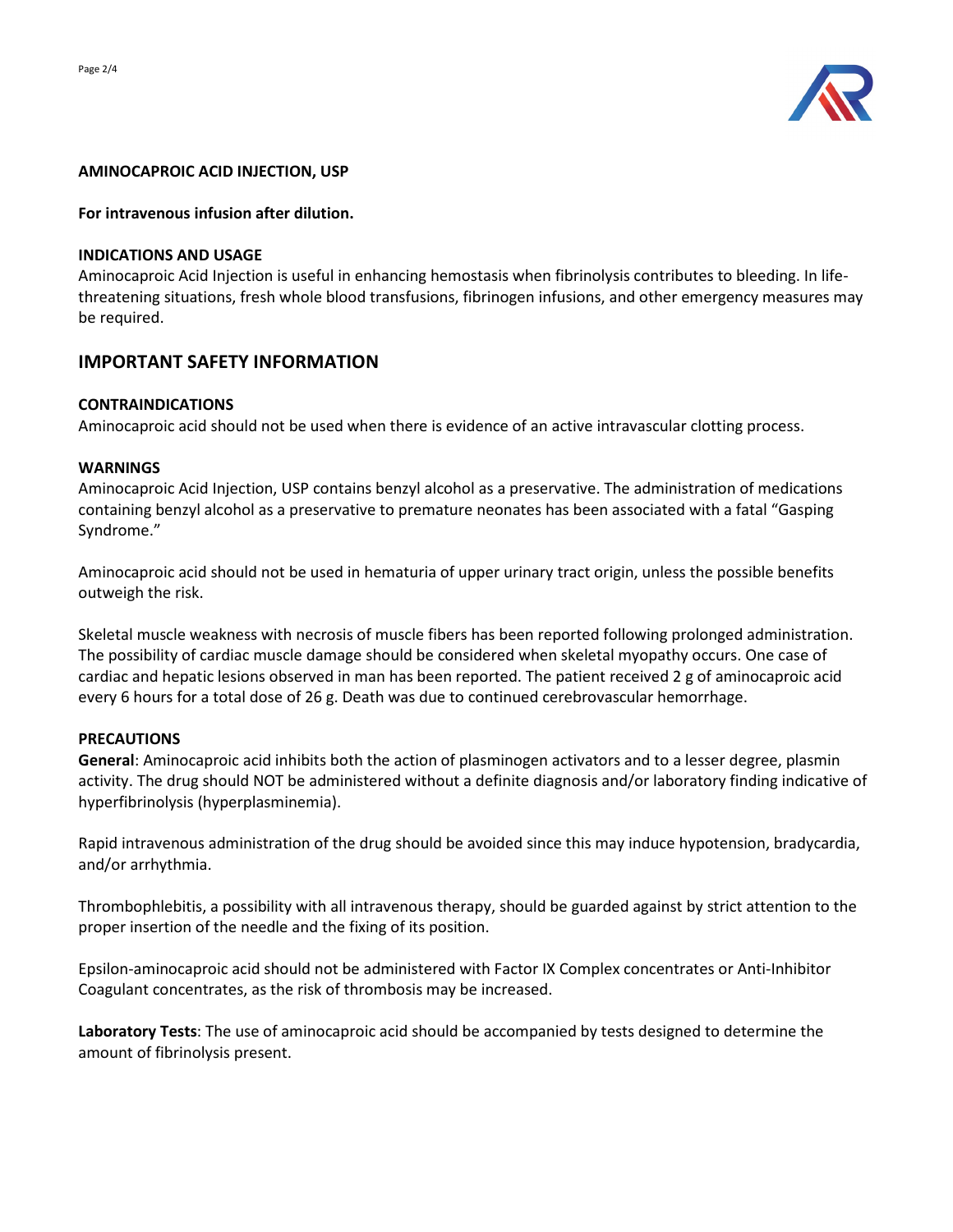



**Drug/Laboratory Test Interactions**: Prolongation of the template bleeding time has been reported during continuous intravenous infusion of aminocaproic acid at dosages exceeding 24 g/day. Higher plasma concentrations of aminocaproic acid may occur in patients with severe renal failure.

**Pregnancy**: Pregnancy Category C. Aminocaproic acid should be given to a pregnant woman only if clearly needed.

**Nursing Mothers**: It is not known whether this drug is excreted in human milk. Because many drugs are excreted in human milk, caution should be exercised when aminocaproic acid is administered to a nursing woman.

**Pediatric Use:** Safety and effectiveness in pediatric patients have not been established. Aminocaproic Acid Injection, USP contains benzyl alcohol as a preservative. Benzyl alcohol has been associated with a fatal "gasping syndrome" in neonates.

# **ADVERSE REACTIONS**

The following adverse experiences have been reported:

**General**: Edema, headache, malaise.

**Hypersensitivity Reactions**: Allergic and anaphylactoid reactions, anaphylaxis.

**Local Reactions**: Injection site reactions, pain and necrosis.

**Cardiovascular**: Bradycardia, hypotension, peripheral ischemia, thrombosis.

**Gastrointestinal**: Abdominal pain, diarrhea, nausea, vomiting.

**Hematologic**: Agranulocytosis, coagulation disorder, leukopenia, thrombocytopenia.

**Musculoskeletal**: CPK increased, muscle weakness, myalgia, myopathy, myositis, rhabdomyolysis.

**Neurologic**: Confusion, convulsions, delirium, dizziness, hallucinations, intracranial hypertension, stroke, syncope. **Respiratory**: Dyspnea, nasal congestion, pulmonary embolism.

**Skin**: Pruritus, rash.

**Special Senses**: Tinnitus, vision decreased, watery eyes.

**Urogenital**: BUN increased, renal failure. There have been some reports of dry ejaculation during the period of aminocaproic acid treatment reported to date in hemophilia patients.

## **OVERDOSAGE**

Effects have ranged from no reaction to transient hypotension to severe acute renal failure leading to death. One patient with a history of brain tumor and seizures experienced seizures after receiving an 8 gram bolus injection of aminocaproic acid. Aminocaproic acid is removed by hemodialysis and may be removed by peritoneal dialysis.

## **DOSAGE AND ADMINISTRATION**

RAPID INJECTION OF AMINOCAPROIC ACID INJECTION, USP UNDILUTED INTO A VEIN IS NOT RECOMMENDED.

## **For additional Safety Information, please see Full Prescribing Information.**